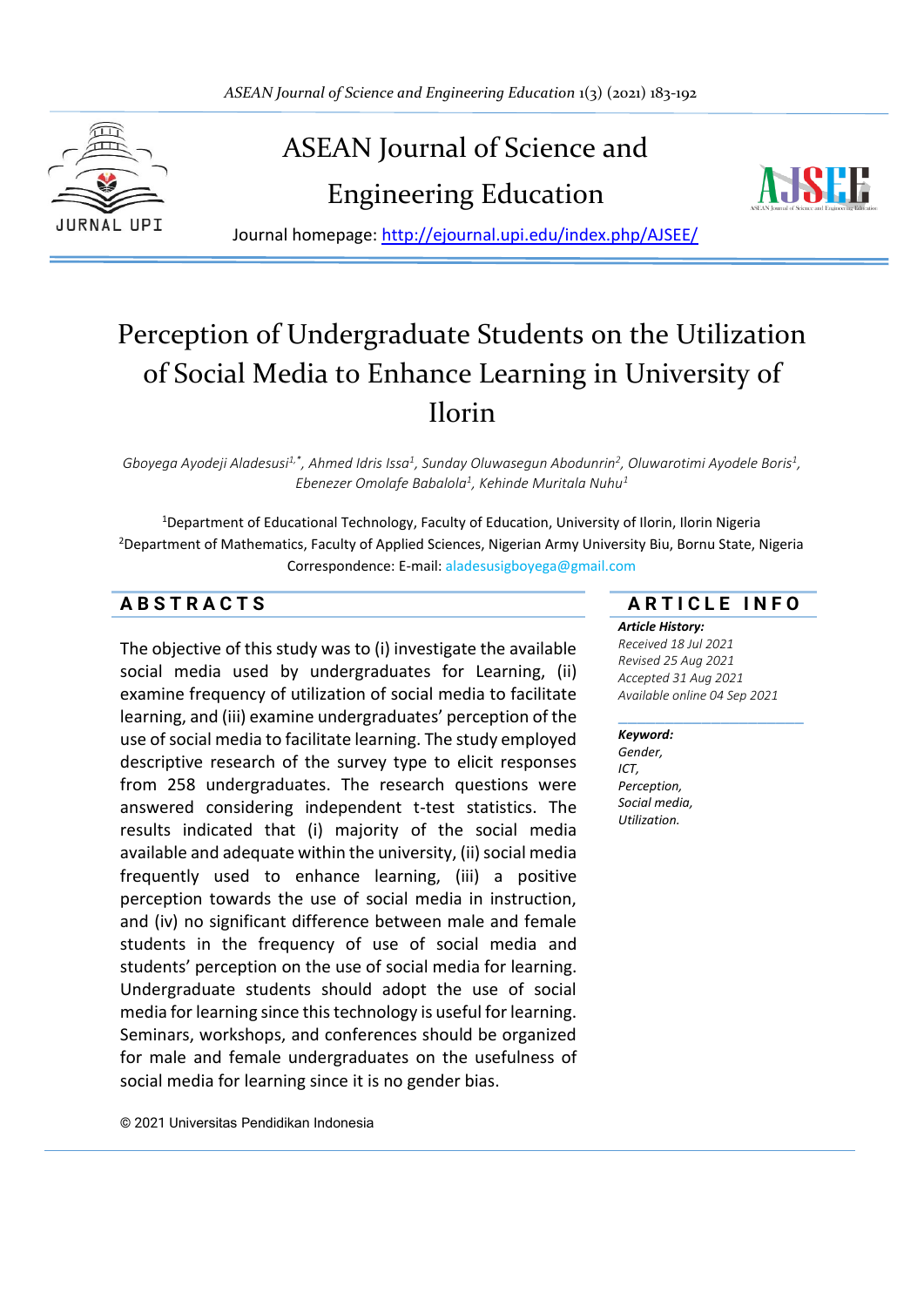#### **1. INTRODUCTION**

Information and Communication Technologies (ICT), including computer applications, mobile technology, or recording and communication systems, have become essential and highly relevant items in teaching. Educational systems around the world are becoming increasingly pressured to apply the new ICT tools to their curriculum to provide students with the knowledge and skills that they need in the 21st century (Hue & Ab Jalil, 2013). Over the past decades, governments and education systems around the world regard the use of information and communications technologies as an important issue for improving the effectiveness of teaching and learning. Information Communication Technology (ICT) has the potential: of accelerating, enriching and deepening skills; motivating and engaging students in learning, of helping to relate school experience to work. In addition, of helping to create economic viability for tomorrows' workers; contributing to the total development of institutions; strengthening teaching and learning, and provide opportunities for connection between the school and world (Bakare & Olaniyi, 2017). Alam, (2016) stated that ICTs in higher education have propounded implications for the whole education process ranging from investment to the use of technologies in dealing with issues of access, equity, management, efficiency, pedagogy, quality research, and innovation.

Abbdulrahman and Soetan, (2018) noted that ICT is the use of scientific tools and techniques for developing, documenting, and communicating information for solving problems or providing needed services in various areas of human endeavor. In addition, ICT is a collection of technologies used for collecting, storing, processing, communicating, and delivery of information connected with the teaching and learning processes (Ogunlade  $\&$ Anaza, 2017). Information and Communication Technology (ICT) accessibility is a top national objective in Nigeria as stated in the National Policy on Education. ICT is the collection of technological gear and resources, which are made use of to communicate, generate, distribute, collect and administer information. Information Communication Technology (ICT) is also referred to as the totality of methods and tools that are used in gathering, storing, processing, and communicating information.

The process of learning and accessing information has undergone rapid changes in the preceding decade. A global technology revolution has taken place; marked by a transition from `desktop computing to the widespread use of mobile technologies. Technology is changing the way people learn, work, conduct business, access information, and interact. Information and Communication Technology is regarded as the means of acquisition, processing, storage, and dissemination of information by a combination of computer and telecommunication tools and techniques. ICT is providing efficient trustworthy, reliable, portable, cost-effective information processing, storage, and dissemination network for system interactivity (Ogunlade, 2014). Thus ICT supports activities involving information; such activities include gathering, processing, storing, and presenting data for a certain purpose or futuristic use. Megha also stated that ICT is defined as the combination of informatics technology with other, related technologies, specifically communication technology. ICT has made teaching and learning easy and motivate both the teachers and the students in the educational system. With ICT, teaching and learning in education have been the change from the traditional way of learning to online or hybrid learning; such as, e-learning and mobile learning which are parts of ICT potential to meet the learning needs of individual students and increase self-efficiency.

The existence of Social media started with the use of Bulletin Board System (BBS), it is an online meeting place where people effectively and independently produce the source of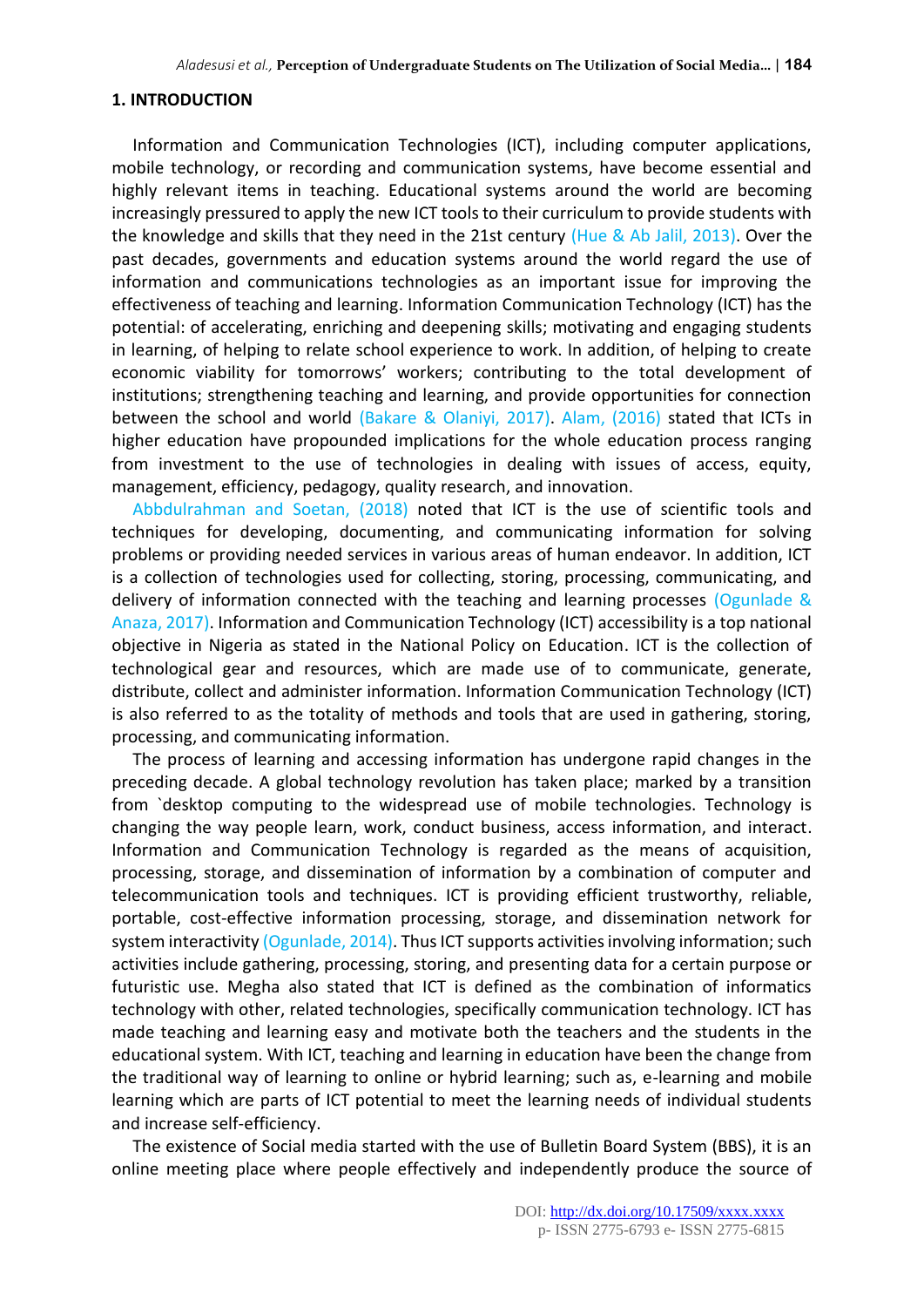information that allowed users to communicate with a central system where they could download files or games (many times including pirated software) and post messages to other users, which could be accessed over telephone lines via a modem. BBS was often run by hobbyists who carefully nurtured the social aspects. Suddenly the antisocial had become social and BBS continued to gain popularity throughout the '80s and well into the '90s when the Internet truly kicked into gear. Yet there was no stopping the real Internet, and by the mid-1990s it was moving full bore. Yahoo had just set up shop, Amazon had just begun selling books, and the race to get a PC in every household was on.

Social media is a collection of Internet websites, services, and practices that support communication, collaboration, community building, participation, and the sharing of information. Bryer and Zavattaro, (2011) social media are technologies that facilitate social interaction, make possible collaboration, and enable deliberation across stakeholders. These technologies include blogs, wikis, media sharing tools (audio, photos, videos, text), and networking platforms such as Facebook, MySpace, Ning, YouTube, Flickr, Twitter, Friendster, WhatsApp, and so on (Ramdhani & Nandiyanto, 2021; Suroto & Nandiyanto, 2021). Most of these technologies allow individuals to create a profile and then post content (text, video, audio, photos) or link to things that correspond to their areas of interest or expertise.

Social media implies a change in social structures and social behavior, which is intrinsically tied to Information and Communication Technologies (ICT). The use of social media platforms has to increase collective action, which has eventually lead to a political revolution, demonstrates the significance of ICT and social media in people's ability to organize. This points out how developed methods for organizing and managing information, which is possible primarily in digital form and with intangible information-objects, which in turn affect people's organization. In many contexts, information is not organized in linear and predefined hierarchies any longer, but rather in a network form with flexible, adaptable, and contextrelevant structures. Groups of people now communicate with each other simultaneously and organize in a network.

Kaplan and Haenlein, (2011) see social media as a set of internet-based applications build on the technological foundations of Web 2.0, and that enables user-generated content to be created and exchanged. Web 2.0's participatory technologies facilitate information sharing, participation, and collaboration. Social network media are seen to support a range of applications that display qualities associated with educational technologies already in use at the university level such as communication, participation, interactivity, and collaboration. Therefore, there are opportunities that social software technologies to provide good spaces or platforms for students' learning (Selwyn, 2008).

It's now glaring that the global village has indeed materialized, with new ideas and information being shared between people all over the world. Since education has always been about exposing people to new ideas, it's not surprising that the impact of social media is being felt in the education sector. Here are some specific ways in which social media is changing the education system for both students and educators, even though middle scholars are not necessarily taking part in social media sites themselves, they are learning the skill sets required for successful social networking. Children are also being taught new concepts like online privacy at the same time they're learning how to read and write. This means that social media is influencing education at its very foundation.

Social media is perceived as a means through which students learn various skills by which they will need to survive in the business world. Being able to create and maintain connections to many people in many industries is an integral part of developing a career or building a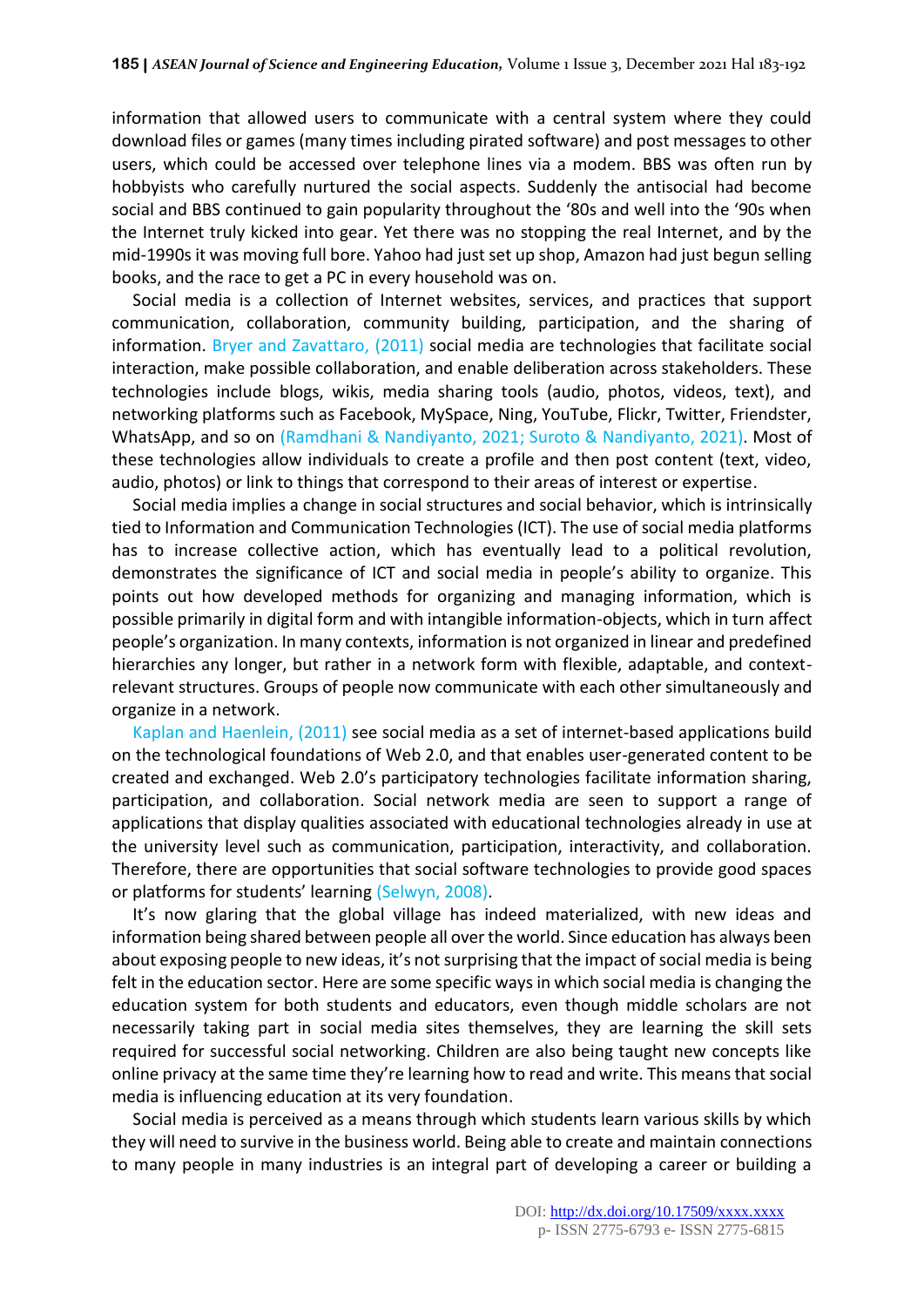business. While spending much time working with new technologies, students can develop more familiarity with computers and other electronic devices. With the increased focus on technology in education and business, this will help students build skills that can aid them throughout their lives.

The media allow all their enthusiastic users all familiar with the fast-growing world of technology and the internet to freely and quickly share with their family, friend and colleagues, the most significant moment of their lives, in addition to their ideas, opinions, and beliefs. The use of social media such as email, instant messaging, discussion forums, blogs, aggregate sites, and virtual worlds for formal and informal learning and communication is ubiquitous. The need for the use of social media tools for the learning and teaching process cannot be overemphasized. This is due to the enhancement and effectiveness of learning as well as facilitation of desirable change in the behavior of learners (Keller & Cernerud,2002).

Some study claimed that social media are pedagogical tools that had assisted educationists for connectivity and social support, collaborative information, discovery and sharing, content creation, knowledge on information agitation, and modification to enhance student to student interaction and to value each other's opinion. The use of social media tools such as Instagram and Pincester has enabled teachers to easily upload photos and graphics related to their lesson plan. Teachers can also use Twitter and Facebook to guide their students in research projects with links. Social media is the best platform that helps teachers and students to create a professional learning network. Teachers can also record the session and upload it to YouTube so that students can view or access it when they are struggling with their homework in their homes. This is one of the effective ways of teaching where students can learn at their own pace.

However, gender differences are also present in the internet and social media usage, although usage patterns have shifted over time. Teenage boys are reported to using computers more often than girls (Liu, 2013). However, both genders were embracing the internet as a means of communicating with their friends. Gross, (2004) noted that the most common activity among higher institution school students is chatting via instant messaging. Boys were more likely to upload online videos and use video-sharing applications. Boys spend more time using computers, especially playing video games and visiting video websites such as YouTube. However, girls create and share more videos and also are more likely to video chat, in keeping with their more active texting and mobile communication behaviors.

From the discussion so far, it can be deduced that social media can go a long way to affect the learning outcome of most undergraduate students if only they can effectively show a positive perception of and utilize the technologies to enhance learning. However, the contribution of this study to the field of education cannot be underestimated in Nigeria. The outcome of this study will provide additional knowledge; hence, the need for this study, perception of undergraduate on the use of social media to enhance learning in the University of Ilorin.

The main purpose of this study is to investigate the perception of undergraduates on the use of social media to enhance learning at the University of Ilorin. Specifically, the study will;

- (i) investigate the available social media used by undergraduate students for Learning
- (ii) examine undergraduates' frequency of utilization of social media to facilitate learning; (iii) examine undergraduate students' perception of the use of social media to facilitate learning;

Based on research questions 1 and 2, the following hypothesis was formulated and tested at a 0.05 level of significance.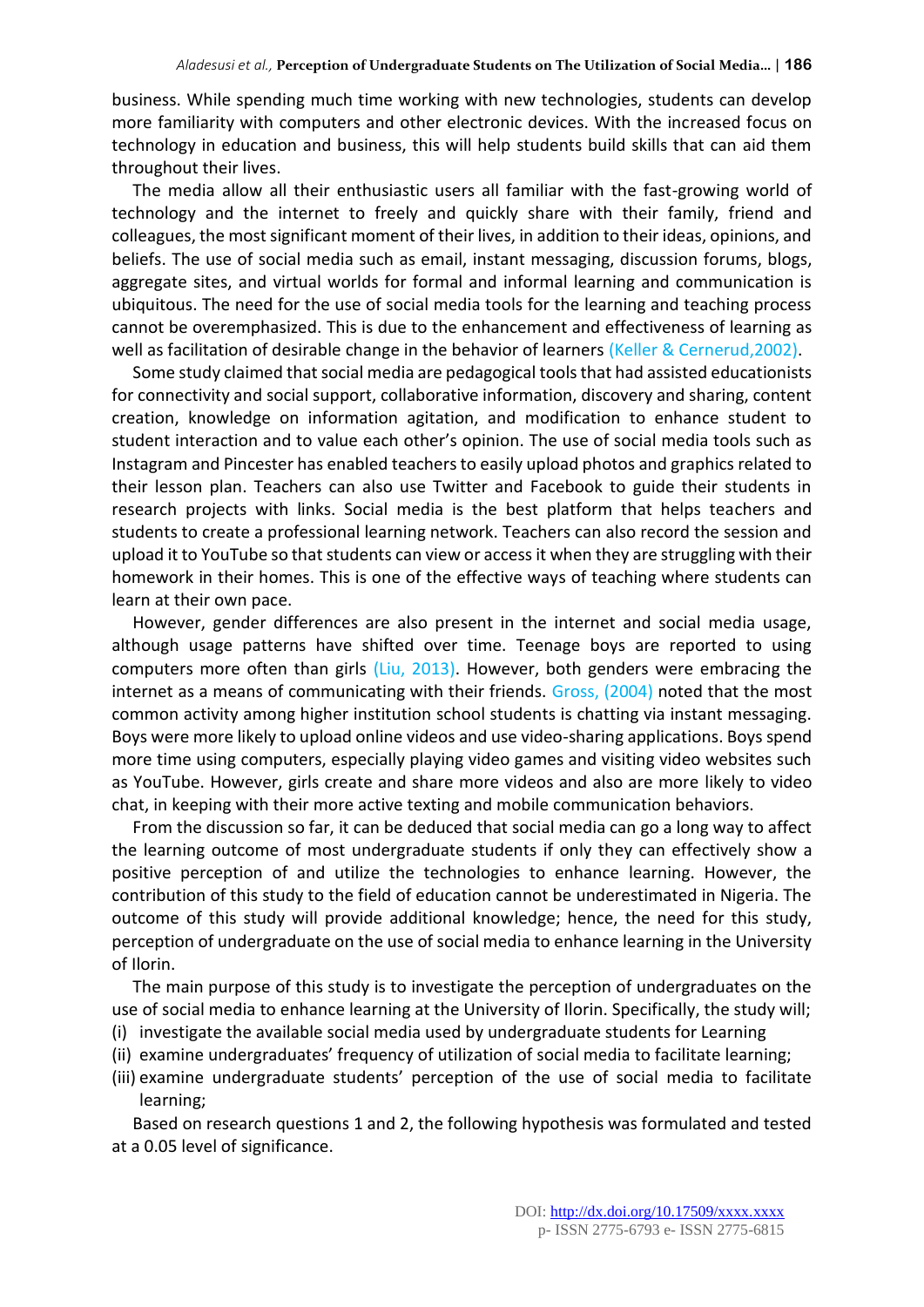- (i) H01; There is no significant difference between male and female undergraduate students in the frequency of use of social media for learning.
- (ii) H02; There is no significant difference in the perception of undergraduates' students on the use of social media for learning based on gender.

#### **2. METHODS**

The study was descriptive research using a survey design. This method enabled the researcher to describe events just as they appear without the manipulation of external researchers. The target population consisted of all undergraduate students at the University of Ilorin. The sample size was all undergraduate students from the chosen University. A simple random sampling technique was used to select 258 undergraduates from the sampled University while the Israel model was used to determine the sample size of the respondents used for the study.

The instrument for this study was a researcher's designed questionnaire and it was validated by the researcher's supervisor and three educational technology lecturers in the Department of Educational Technology, University of Ilorin, reviewed the questionnaire for its appropriateness, content coverage in terms of acceptability, adequacy, and relevance to the stated objectives. Their comments, suggestions, and corrections were used to produce a final draft of the instrument. The reliability of the questionnaire used in this study was achieved by administering twenty copies of the questionnaire to twenty undergraduate students in the University of Lagos, Lagos, Nigeria which was not part of the sampled institutions. Cronbach alpha was used to test the reliability of the instrument at 0.71. The researcher personally administered 300 questionnaires to the respondents and was able to collect only 258 that is, 95% from the respondents. The collected data were analyzed using descriptive and inferential statistics. Percentage, mean, and t-test were used to analyze data for the research questions and hypotheses with the aid of a statistical package for social science (SPSS) version 20.0 at a 0.05 level of significance.

#### **3. RESULTS**

# **3.1. Research Question One:** *What are the available social media used by undergraduate students for Learning?*

In **Table 1**, the result showed that 95% of respondents reported that Facebook is available social media used for learning while 88.7% also stipulated the availability of the yahoo mail used for learning. Furthermore, 85.4% of respondents reported that Twitter is available and useful for learning. However, few of the respondents responded to the unavailability of social media within the university. Drawing conclusion from **Table 1**, it could be adduced that majority of the social media are available and adequate within the university.

# **3.2. Research Question Two: How frequently do undergraduates utilize social media for learning?**

**Table 2** shows social media used by undergraduate students. They used almost the same characteristics of social media.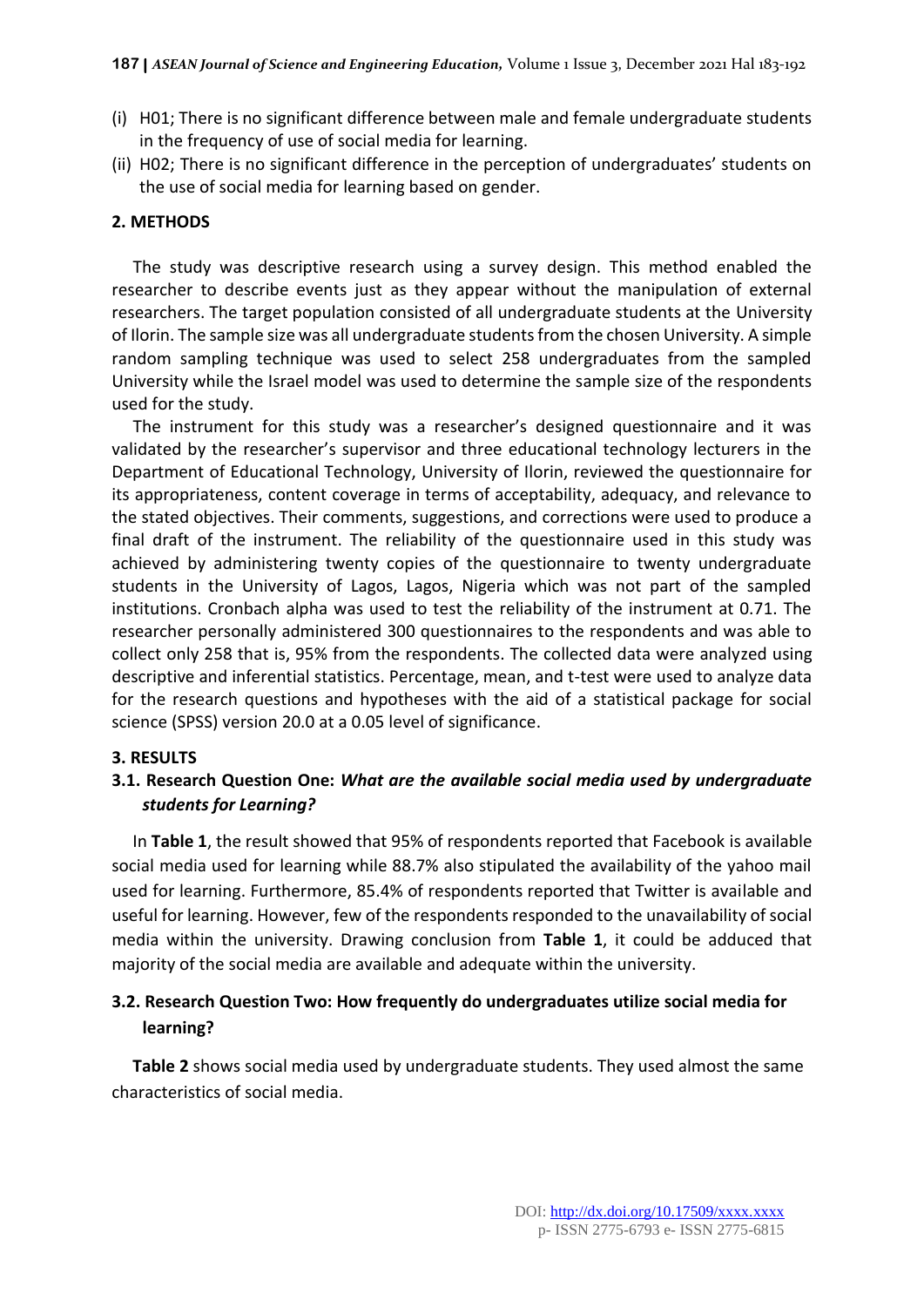| S/N | <b>Item</b>                | Available% | <b>Not Available%</b> |
|-----|----------------------------|------------|-----------------------|
| 1   | Facebook                   | 144(95.0%) | $6(4.0\%)$            |
| 2   | Twitter                    | 129(85.4%) | 21(13.9%)             |
| 3   | WhatsApp                   | 122(80.8)  | 28(18.5%)             |
| 4   | You Tube                   | 126(83.4%) | 24(15.9%)             |
| 5   | Google                     | 126(83.4%) | 24(15.9%)             |
| 6   | Gmail                      | 109(72.2%) | 41(27.1%)             |
| 7   | LinkedIn                   | 127(84.1%) | 23(15.2%)             |
| 8   | Yahoo                      | 134(88.7%) | 16(10.6%)             |
| 9   | Blackberry Messenger (BBM) | 133(88.1%) | 17(11.3%)             |
| 10  | Instagram                  | $6(4.0\%)$ | 144(95.4%)            |

**Table 1.** Available social media used by undergraduates students for learning.

**Table 2.** Social media frequently used by undergraduates students at University of Ilorin.

| S/N | <b>Statements</b>          | Mean $(x)$ | <b>SD</b> |  |
|-----|----------------------------|------------|-----------|--|
| 1   | Facebook                   | 3.43       | 0.709     |  |
| 2   | Twitter                    | 3.45       | 0.574     |  |
| 3   | WhatsApp                   | 3.39       | 0.578     |  |
| 4   | You Tube                   | 3.35       | 0.657     |  |
| 5   | Google                     | 3.35       | 0.625     |  |
| 6   | Gmail                      | 3.33       | 0.662     |  |
| 7   | LinkedIn                   | 3.21       | 0.671     |  |
| 8   | Yahoo                      | 3.24       | 0.642     |  |
| 9   | Blackberry Messenger (BBM) | 3.25       | 0.677     |  |
| 10  | Instagram                  | 3.12       | 0.560     |  |
|     | <b>Grand Mean</b>          | 3.41       |           |  |

It could be noted from **Table 2** that the respondents were of the opinion that Twitter and Facebook were the most frequently used social media for learning at the University of Ilorin as the mean score were 3.45 and 3.43 respectively. Moreover, it was revealed that the usage of WhatsApp and google also gain popularity among undergraduates for learning at the University of Ilorin with a mean score of 3.35. On the other hand, the respondents were also of the opinion that the usage of Gmail, BBM, and Yahoo were very frequent among undergraduates at the University of Ilorin with a mean score of 3.33, 3.25, and 3.24 respectively. Others follow suit, the lower mean score was 3.12 this revealed that Instagram was not frequently used in the University of Ilorin

On the final analysis, the grand mean score for frequent use of social media for learning was found to be 3.41. With 2.0 as the benchmark, it means that most of the itemized social media were frequently used by the undergraduates to enhance learning since its usage was on the very high side.

# **3.3. Research Question Three: What are the perceptions of undergraduate's students on the use of social Medial for learning**

It could be noted from **Table 3** that the respondents were of the opinion that Social media enable them to gain social confidence through interacting with friends online and that Social media promote their experience by learning from others users as the mean scores were 3.93 and 3.67 respectively. Moreover, it was revealed that Social media enable them to use their leisure time effectively with a mean score of 3.67. On the other hand, the respondents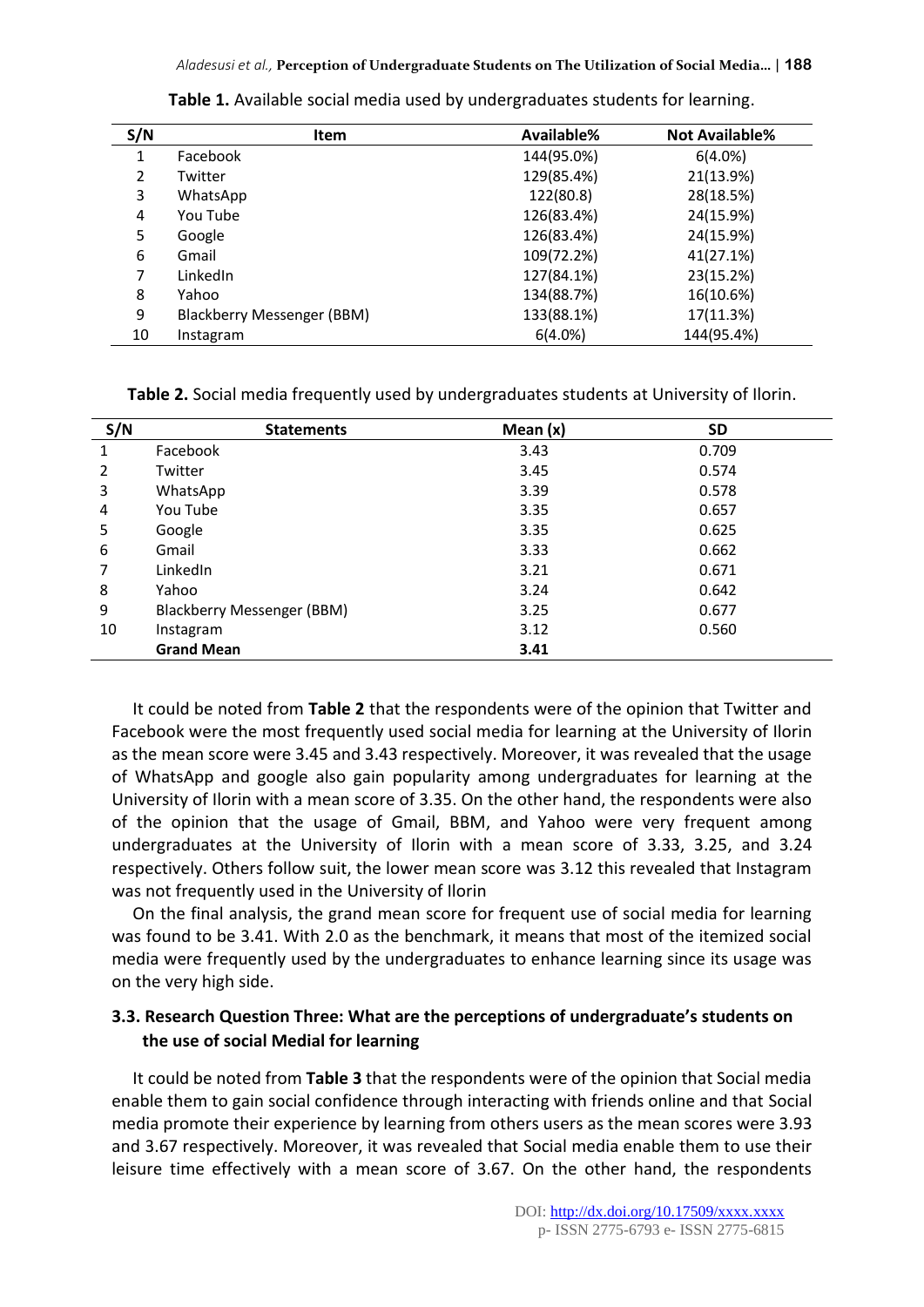perceived Social media bring learning to the four-wall of the classroom with a mean score of 3.65. Also, it was perceived that Using Social media has made learning more easily for undergraduates and that Social media has improved their academics performance with a mean score of 3.18 and 3.16 respectively.

On the final analysis, the grand mean score for the perceived use of social media to enhance learning was found to be 3.44. With 2.0 as the benchmark, it means that the respondents have a positive perception towards the use of social media in instruction through the perception was not on the very high side.

| S/N | <b>Questionnaire Items</b>                                                                                     | Mean x | <b>Standard Deviation</b> |
|-----|----------------------------------------------------------------------------------------------------------------|--------|---------------------------|
| 1   | Social media make learning more effective and<br>efficient                                                     | 3.11   | 0.471                     |
| 2   | Using Social media has made learning easier<br>for me                                                          | 3.18   | 0.464                     |
| 3   | Using social media has made me addicted to<br>using social media for social activities rather<br>than learning | 3.15   | 0.429                     |
| 4   | Social media have improved my academics<br>performance                                                         | 3.16   | 0.386                     |
| 5   | Social media serve as the agent of distraction<br>while receiving lectures                                     | 3.65   | 0.646                     |
| 6   | Social media enable me to use my leisure time<br>effectively                                                   | 3.67   | 0.587                     |
| 7   | Social media bring learning to the four-wall of<br>the classroom                                               | 3.66   | 0.529                     |
| 8   | Social media promote my experience by<br>learning from other users                                             | 3.67   | 0.573                     |
| 9   | Social media enable me to gain social<br>confidence<br>through interacting<br>with<br>friends online           | 3.93   | 0.276                     |
| 10  | Social media make me familiar with the<br>emerging technology                                                  | 3.06   | 0.120                     |
|     | <b>Grand Mean</b>                                                                                              | 3.44   |                           |

**Table 3.** Perception of undergraduate's students on the use of social media for learning.

#### **3.3. Hypothesis Testing**

### **3.3.1. H01: There is no significant difference between male and female undergraduate students in the frequency of use of social media for learning.**

**Table 4** showed that  $df = 148$ ,  $t = 1.858$ ,  $p = 0.548$ , so, therefore, the hypothesis states that there is no significant difference between male and female undergraduate students in the frequency of use of social media for learning was not rejected. This decision was obtained as a result of a t-value of 1.858 resulting in a 0.548 p-value which was greater than 0.05 significant alpha levels.

**Table 4.** Significant difference between male and female undergraduates students on the frequency of use of social media for learning.

| Gender | Ν   |      | SD    | Di  |       | Sig   | <b>Remarks</b> |  |
|--------|-----|------|-------|-----|-------|-------|----------------|--|
| Male   | 176 | 4.41 | 0.518 | 256 | ⊥.858 | 0.548 |                |  |
| Female | 82  | 3.47 | 0.438 |     |       |       | Not Sig.       |  |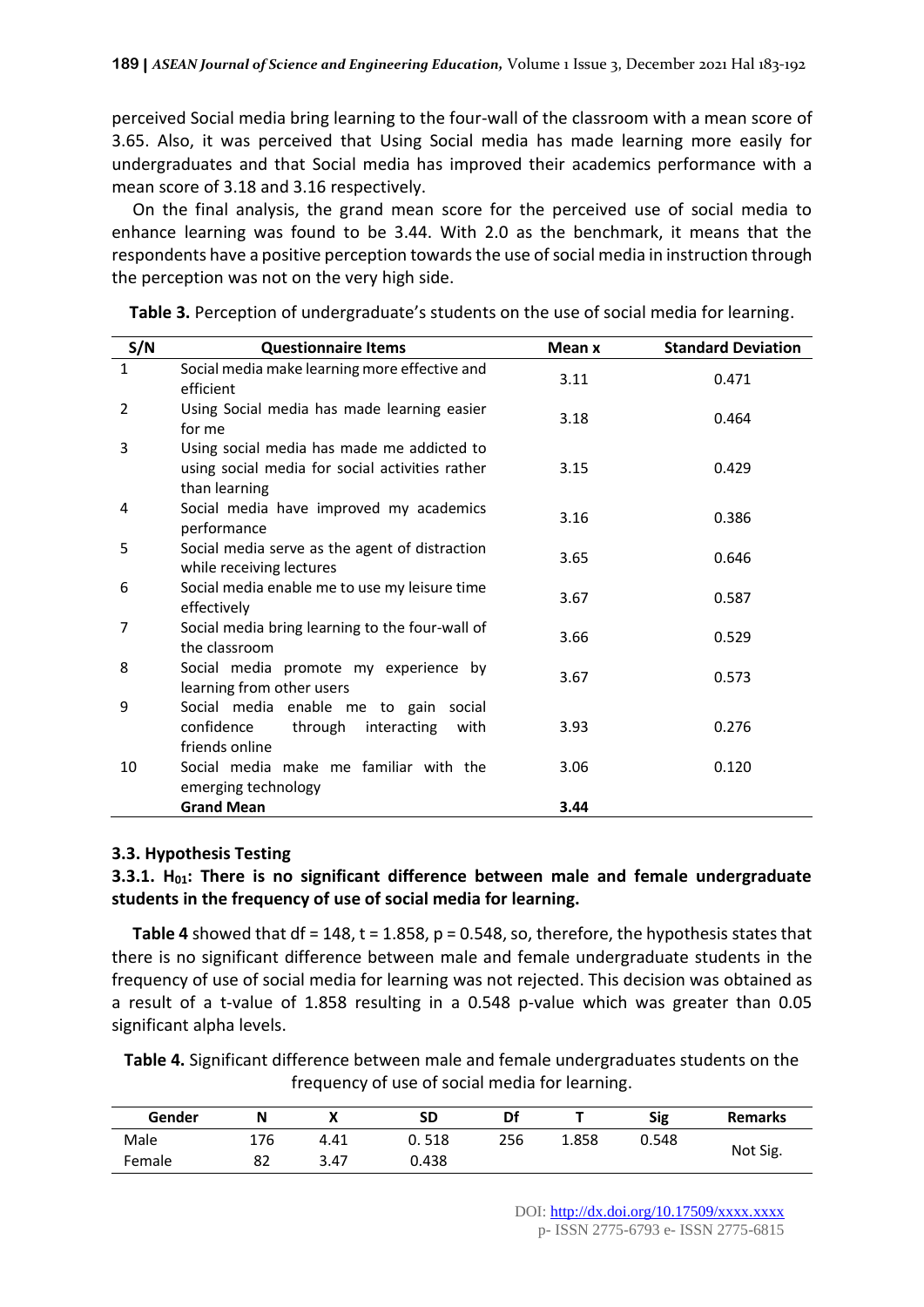## **3.3.2. H02: There is no significant difference in the perception of undergraduates' students on the use of social media for learning based on gender**

**Table 5** showed that df = 148, t = 0.488, p = 0.106, so therefore the hypothesis which states that there is no significant difference between male and female undergraduate students' perception of the use of social media for learning was not rejected. This decision was a result of a t-value of 0.488 resulting in a 0.106 p-value which was greater than 0.05 significant alpha levels.

**Table 5**. Significant difference in the perception of undergraduates students on the use of social media for learning based on gender.

| Gender | N   |      | SD   | Df  |       | Sig   | <b>Remarks</b> |
|--------|-----|------|------|-----|-------|-------|----------------|
| Male   | 176 | 3.41 | 0.23 | 256 | 0.488 | 0.106 | Not Sig.       |
| Female | ٥z  | 3.47 | 0.24 |     |       |       |                |

# **4. DISCUSSION**

Available social media used by undergraduate students for Learning at the University of Ilorin was investigated using research question 1, the result of the analysis indicated that the majority of the social media are available and adequate within the university. The findings of this study are consistent with the previous study of Mulenga and Marbán, (2020) whose study stated various social media for learning in higher Education such media includes YouTube, Whatsapp, Google Drive, Twitter, Yahoo, Instagram, and so on (Ramdhani & Nandiyanto, 2021; Suroto & Nandiyanto, 2021; Ahmad, 2021; Saefurohman *et al.*, 2021).

Findings on undergraduate students' perception of the use of social media to facilitate learning were examined using research question 2 and hypothesis 1. The result of the findings indicated that respondents have a positive perception towards the use of social media in instruction and there was no significant difference between male and female undergraduate students' perception of the use of social media for learning. The study agreed with the previous study whose study revealed that the media allow all their enthusiastic users all familiar with the fast-growing world of technology and the internet to freely and quickly share with their family, friend, and colleagues, the most significant moment of their lives, in addition to their ideas, opinions, and beliefs.

### **5. CONCLUSION**

The result obtained from the data gathered and analyzed in this study established the fact that social media are available and adequate within the university for all undergraduates. From the study, it is also clear that undergraduate students frequently utilized social media to enhance learning. This implied that the use of social media stimulates undergraduates' students for learning, it was recommended that female undergraduates are to redirect their focus on the use of social media to enhance learning.

### **6. AUTHORS' NOTE**

The authors declare that there is no conflict of interest regarding the publication of this article. Authors confirmed that the paper was free of plagiarism.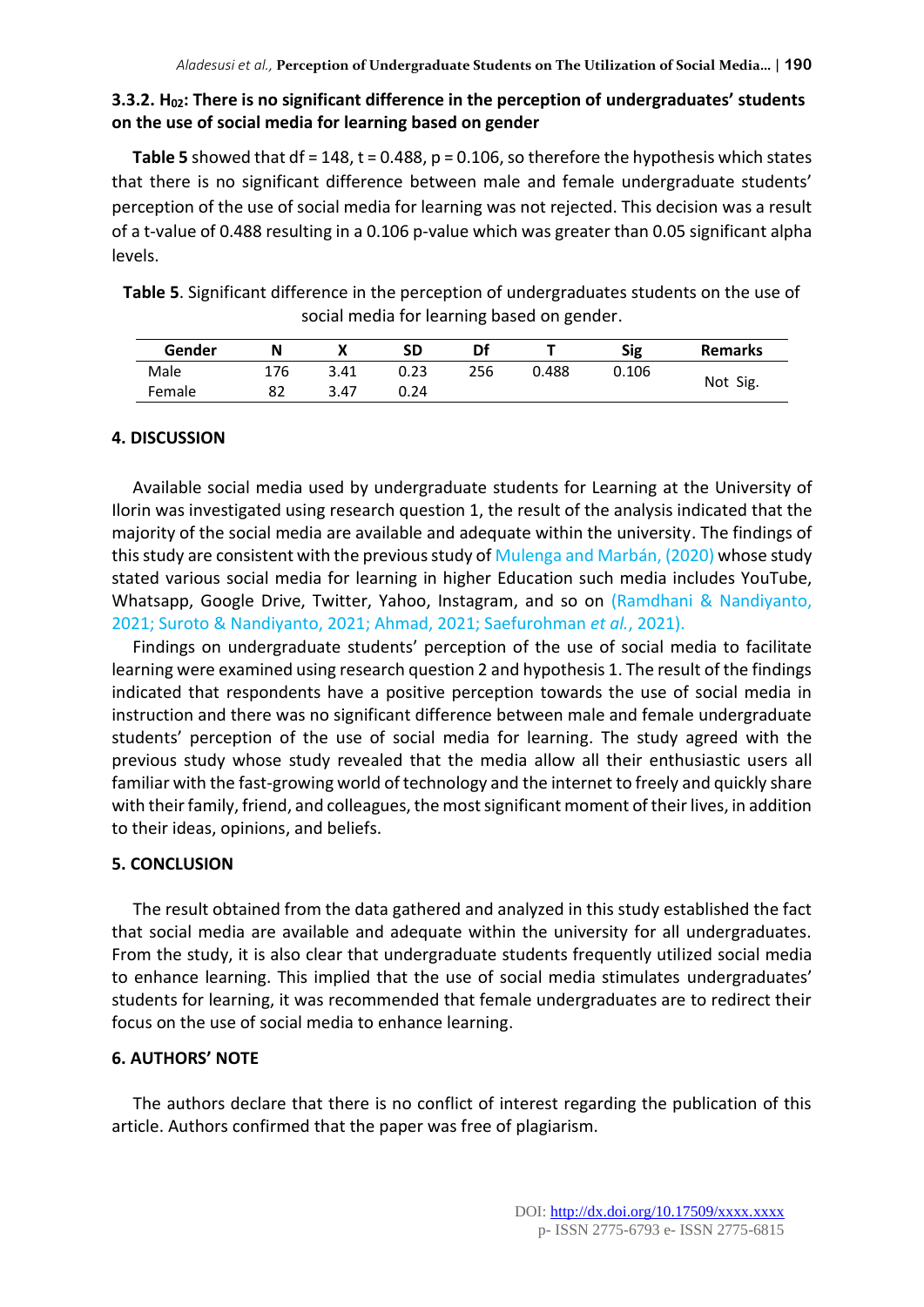#### **7. REFERENCES**

- Abbdulrahman, M. R., and Soetan, A. K. (2018). Lecturers' perceived ease of use of mobile devices for teaching undergraduates in Kwara State, Nigeria. *International Journal for Innovative Technology Integration in Education, 1*(1), 1-14.
- Ahmad, C. V. (2021). Causes of students' reluctance to participate in classroom discussions. *ASEAN Journal of Science and Engineering Education, 1*(1), 47-62.
- Alam, M. (2016). Use of ICT in higher education. *International Journal of India Psychology, 3*(68), 162-171.
- Bakare, A., and Olaniyi, E. (2017). Use and application of ICT in teaching and learning for quality higher education in Nigeria: A Literature Analysis. *Greener Journal of Educational Reseach, 7*(2), 15-20.
- Bryer, T. A. and Zavattaro, S. M. (2011). Social media and public administration: Theoretical dimensions and introduction to symposium. *Administrative Theory and Praxis*, *33*(3), 325-340.
- Gross, E. (2004). Adolescent Internet use: What we expect, what teens report. *Journal of Applied developmental Psychology, 25*(6)*,* 1-17.
- Hue, L. T., and Ab Jalil, H. (2013). Attitudes towards ICT integration into curriculum and usage among University Lecturers in Vietnam. *International Journal of Instruction*, *6*(2), 9-25
- Kaplan, A. M., and Haenlein, M. (2010). Users of the world, unite! the challenges and opportunities of social media. *Business Horizons*, *53*(1), 59-68.
- Keller and Cernerud. (2002). Students perception of e-learning in university education*. Journal of Educational Media, 27*(1-2), 55-67*.*
- Liu, C. (2013). Can Facebook use induce well-being?. *Cyberpsychology, Behavior and Social Networking, 16*(4), 674–678.
- Mulenga, E. M., and Marbán, J. M. (2020). Social media usage among pre-service secondary mathematics teachers in Zambia. *Journal of Research and Advances in Mathematics Education*, *5*(2), 130-147.
- Ogunlade, O. O., and Anaza, A. O. (2017). Assessment of student-teachers' ICT needs using UNESCO ICT-CFT in colleges of education in North Central, Nigeria. *Journal of Science, Technology, Mathematics and Education, 13*(3), 161-176.
- Ramdhani, T., and Nandiyanto, A.B.D. (2021). The use of Whatsapp social media as reinforcement online learning during the COVID-19 pandemic. *Indonesian Journal of Multidisciplinary Research*, *1*(1), 107-112.
- Selwyn, N. (2007). Web 2.0 applications as alternative environments for informal learning-a critical review. *Paper for CERI-KERIS International Expert Meeting on ICT and Educational performance*, *16*, 17.